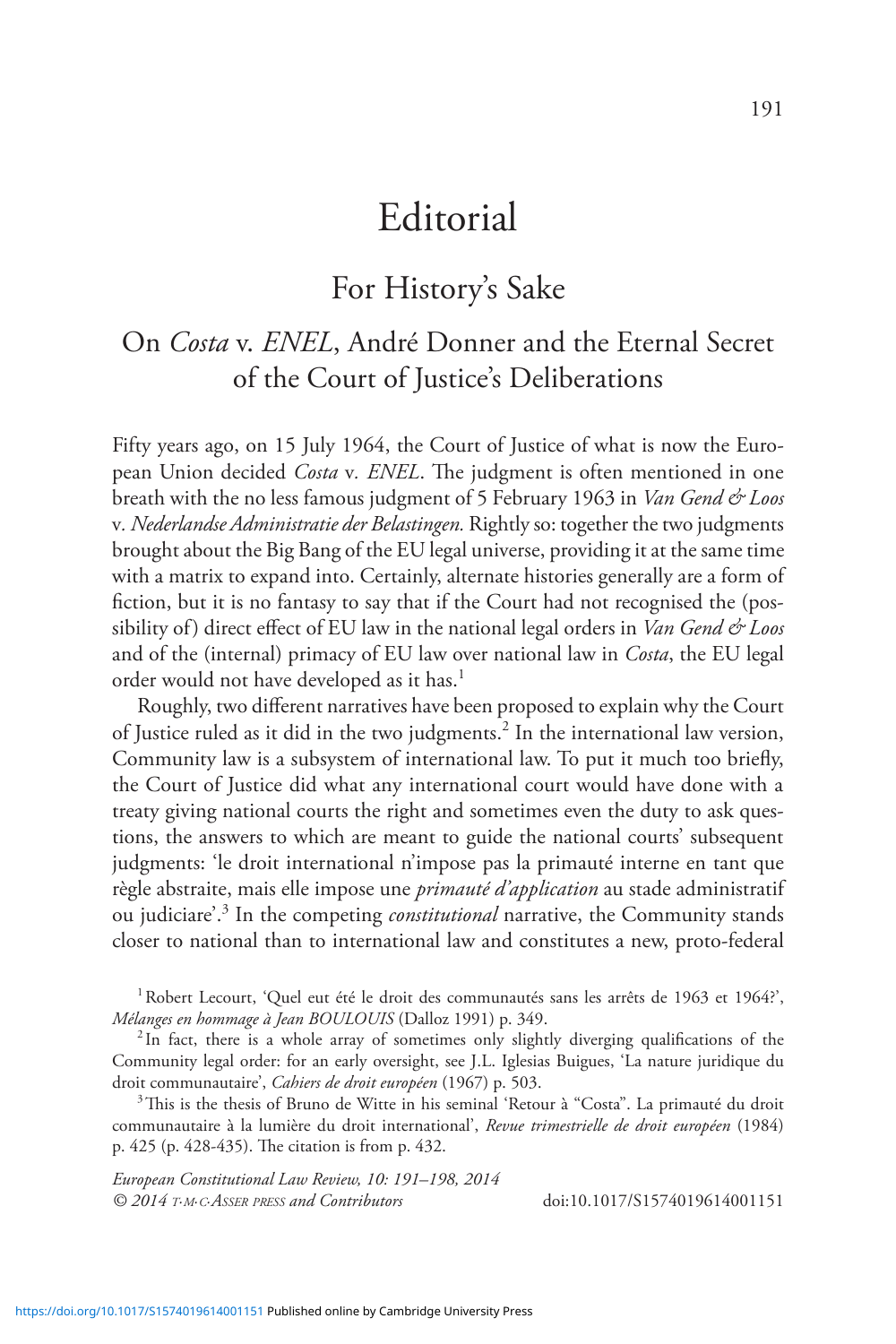kind of legal order, on account of which it can claim direct effect and primacy.<sup>4</sup> Each narrative finds points of departure in subtle but unmistakable variations in the grounds given for the two judgments. While the Court in *Van Gend & Loos* labelled the Community 'a new legal order of international law', in *Costa* it apparently distinguished the Community legal order from international law ('by contrast with ordinary international treaties, the EEC Treaty has created its own legal system which, on the entry into force of the Treaty, became an integral part of the legal systems of the Member States and which their courts are bound to apply', etc.).

This shift in reasoning begs the question what happened in the seventeen months that passed between *Van Gend & Loos* and *Costa.* Again, the stories differ. In the international law narrative the demarcation of Community law from international law is a carrot, a means to persuade the German and Italian national courts to side with the Court of Justice. Differentiating Community law from international law could help these courts to find a way around the dualist attitude towards written international law held by their legal orders. $^5$  In the constitutional, protofederal perspective, the persuasion thesis is not absent, but it is not merely a trick. Instead, *Costa* marks the coming out of the Court of Justice, which in *Van Gend & Loos* had already committed itself to the constitutional reading of the EEC Treaty, but only confessed this publicly in *Costa.* Incidentally, in both readings a judgment of the Italian constitutional court dated 24 February – 7 March 1964 functions as a trigger. In this Italian version of the *Costa-ENEL* case, the *Corte costituzionale* treated the EEC Treaty as any other treaty: Community law only produced effect in the Italian legal order due to its incorporation by an act of parliament (no direct effect) and subject to the *lex posterior* principle (no primacy).

Fascinating historical research has brought to the surface that the constitutional law narrative may be closer to reality than the international law one. It also shows that *Van Gend & Loos* was delivered with the smallest possible majority of the seven judges of which the Court was composed at the time (one for each of the six member states and an extra one to prevent a tie). It tells us that at least three of the four judges in the majority adhered to the constitutional reading of

<sup>4</sup> See for instance Jean Petot (1961): 'des lois fondamentales (…) auxquelles on adjoint des pouvoirs d'application, de révision et de contrôle juridictionnel. Sans être absolument original, ce fait revêt ici une importance particulière, vu l'ampleur des attributions qu'il implique. Il réintroduit les difficultés inhérentes à la superposition des ordres juridiques dans une fédération et, par là porte atteinte aux constitutions des Etats membres'; cited by Iglesias Buigues, *supra* n. 2, p. 508; Gerhard Bebr, *Development of Judicial Control of the European Communities* (Martinus Nijhoff Publishers 1981), p. 554: 'By its origin, the EEC Treaty is, of course, an international treaty. By its content and objectives, however, it is a constitution of an emerging Community which goes far beyond a mere traditional international treaty.'

5De Witte, *supra* n. 3, p. 442.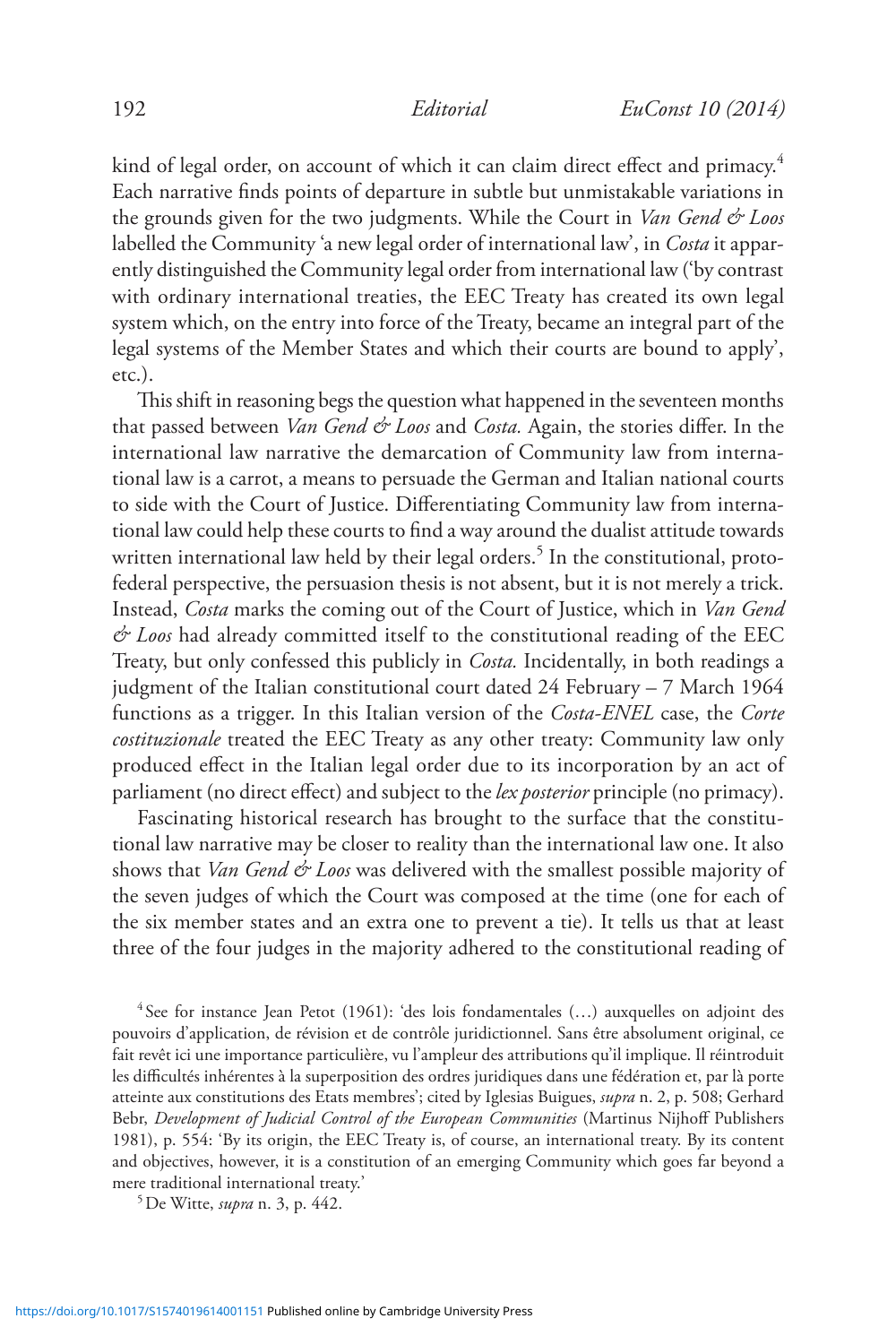the EEC Treaty. They were Alberto Trabucchi (one of two Italian members of the Court), Robert Lecourt (France) and Louis Delvaux (Belgium); the position of the last member of the quartet, Rino Rossi (the other Italian), is not entirely clear.<sup>6</sup>

In a memorandum written for his fellow judges in preparation of *Van Gend & Loos*, Trabucchi proposed a 'constitutional' reading of the Treaty and to declare the Treaty provision under scrutiny directly applicable. Although the questions raised by the referring Dutch court certainly provided room for dealing with the issue of primacy as well, he suggested *not* to deal with that '*pour le moment*'.7 Courts in Germany and Italy would already find it difficult to swallow the direct effect and adding primacy could only aggravate their constitutional problems. Primacy could come later. It may be added that the recognition of the primacy of EU law would have troubled the governments of the Netherlands and the Belgium too. They had challenged the jurisdiction of the Court

on the ground that the reference relates not to the interpretation but to the application of the treaty in the context of the constitutional law of the Netherlands, and that in particular the court has no jurisdiction to decide, should the occasion arise, whether the provisions of the EEC Treaty prevail over Netherlands legislation.

Remarkable in this history of *Van Gend & Loos* is that of the three dissenting judges – Otto Riese (Germany), Charles-Léon Hammes and the president of the Court, André Donner – two came from member states in which the direct effect and primacy of treaty law was positive (but not practiced) constitutional law: Luxembourg (Hammes) and the Netherlands (Donner). Apparently Hammes and Donner were not convinced by the constitutional reading of the EEC Treaty (nor did they adhere to the presented international law narrative). Probably they held the same view as Advocate General Karl Roemer in his Opinion in *Van Gend & Loos.* Roemer admitted that 'the EEC Treaty contains (…) provisions which are clearly *intended to be incorporated* in national law and to modify or supplement it',<sup>8</sup> but in his view the competence of the ECJ was strictly limited to elucidating that intention: whether a Treaty provision in a particular national legal order was

<sup>6</sup> Morten Rasmussen, 'The Origins of a Legal Revolution: The Early History of the European Court of Justice', 2(2) *Journal of European Integration History* (2008) p. 77 (p. 94-95); Morten Rasmussen, 'Revolutionizing European Law: A History of the *Van Gend en Loos* Judgment', *Icon*  (2014) p. 136 (p. 154). See also Anne Boerger and Morten Rasmussen, 'Transforming European Law: The Establishment of the Constitutional Discourse from 1950 to 1993', in this issue of *EuConst.*<br><sup>7</sup> Rasmussen 2014, *supra* n. 6, p. 154.

<sup>8</sup> Opinion of AG Karl Roemer of 12 Dec. 1962 in Case 26/62, ECLI:EU:C:1962:42, p. 20 (emphasis added); in the original German version p. 42 'Der EWG-Vertrag enthält (...) Bestimmungen, von denen sicher ist, daß sie unmittelbar in das nationale Recht einzugreifen und dieses zu ändern oder zu ergänzen bestimmt sind.'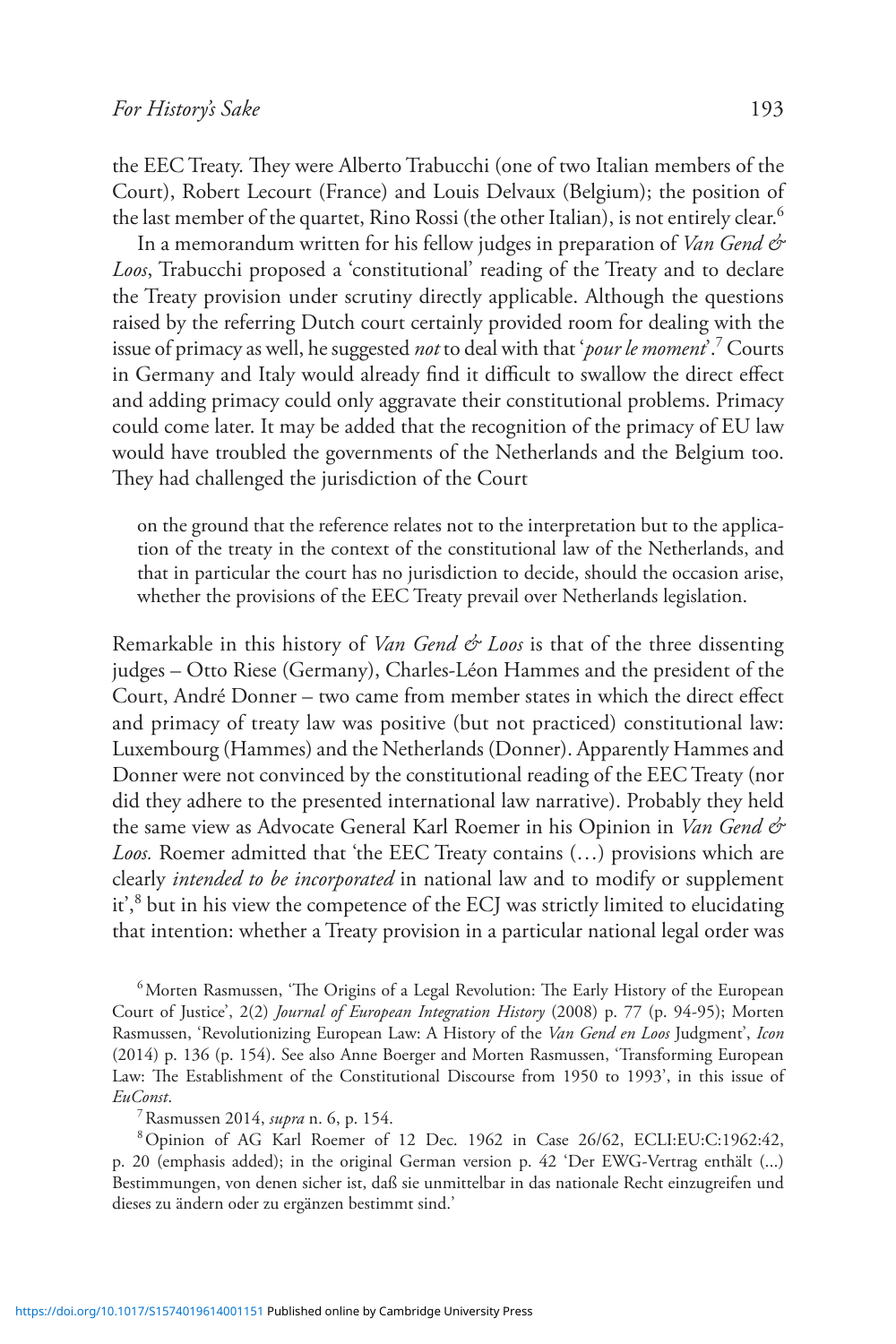given the intended effect was a matter of national constitutional law. $^9$  Moreover, declaring that Article 12, the relevant provision in *Van Gend,* was intended to have direct effect would not increase the uniformity of application of EEC law or legal certainty for individuals and companies, as the Commission had submitted in its written and oral observations, but rather the opposite. The 'far from uniform' constitutional law perspectives of the member states 'with regard to the determination of the relationship between supranational of international law and subsequent national legislation' would split the Community in two: Luxembourg, The Netherlands and perhaps France would give primacy to Community law, while Germany, Italy and probably Belgium would not.<sup>10</sup> In short, in Roemer's view the Court could not prescribe to the national courts how they were to deal with conflicts between the Treaty and subsequent national law. That too would have to remain a question of national constitutional law.

In the very first article of the *Common Market Law Review* in 1963, André Donner commented upon *Van Gend* in the following way:

It must be stressed that the Court did not give a ruling on the question of priority in this case. If it had been competent to do so it would presumably have ruled that the E.E.C. Treaty has precedence over local law but it held that the determination at law of this priority belonged in this case not to the Court, but to the competence of the domestic courts. From the point of view of the relationship, not so much between local law and the law of the Community as between the domestic judicial competences and the competence of the Court of the Community, this ruling is remarkable for it indicates that a certain equilibrium still exists between local courts and the Court of the Community, and that the full federal form in which the latter would prevail over the domestic courts has not yet been achieved.<sup>11</sup>

Clearly, the citation is redolent of the precariousness of the 'still' existing balance and seems to announce the advent of the 'full federal form', which 'has not been achieved', but probably will be in the future. But are we mistaken if we sense that there is another soul dwelling between these lines? Does it also echo Roemer's and the Belgian and Dutch governments' position that the ECJ had no jurisdiction to tell the national courts how to deal with conflicts between Treaty provisions and

<sup>9</sup> Idem., p. 18/19; see also p. 25/26 (English version); p. 38/39 and p. 51/52 (German version).

<sup>10</sup> Idem., p. 23-24 (English version); p. 47-48 (German version). The dominant view is that Roemer accepted direct effect in general, but not of Art. 12, see Franz C. Mayer, '*Van Gend & Loos:* The Foundation of a Community of Law', in Miguel Poiares Maduro and Loïc Azoulai (eds.), *The Past and Future of EU Law: The Classics of EU Law Revisited on the 50th Anniversary of the Rome Treaty* (Hart Publishing 2010) p. 16 (p. 17-18). When it comes to treaty provisions (in contrast to secondary law) this is in our view untenable, although we admit that Roemer's position is not entirely clear.<br><sup>11</sup> André M. Donner, 'National Law and the Case Law of the Court of Justice of the European

Communities', *CML Review*, 1, 1 (1963), p. 8-16 (p. 14).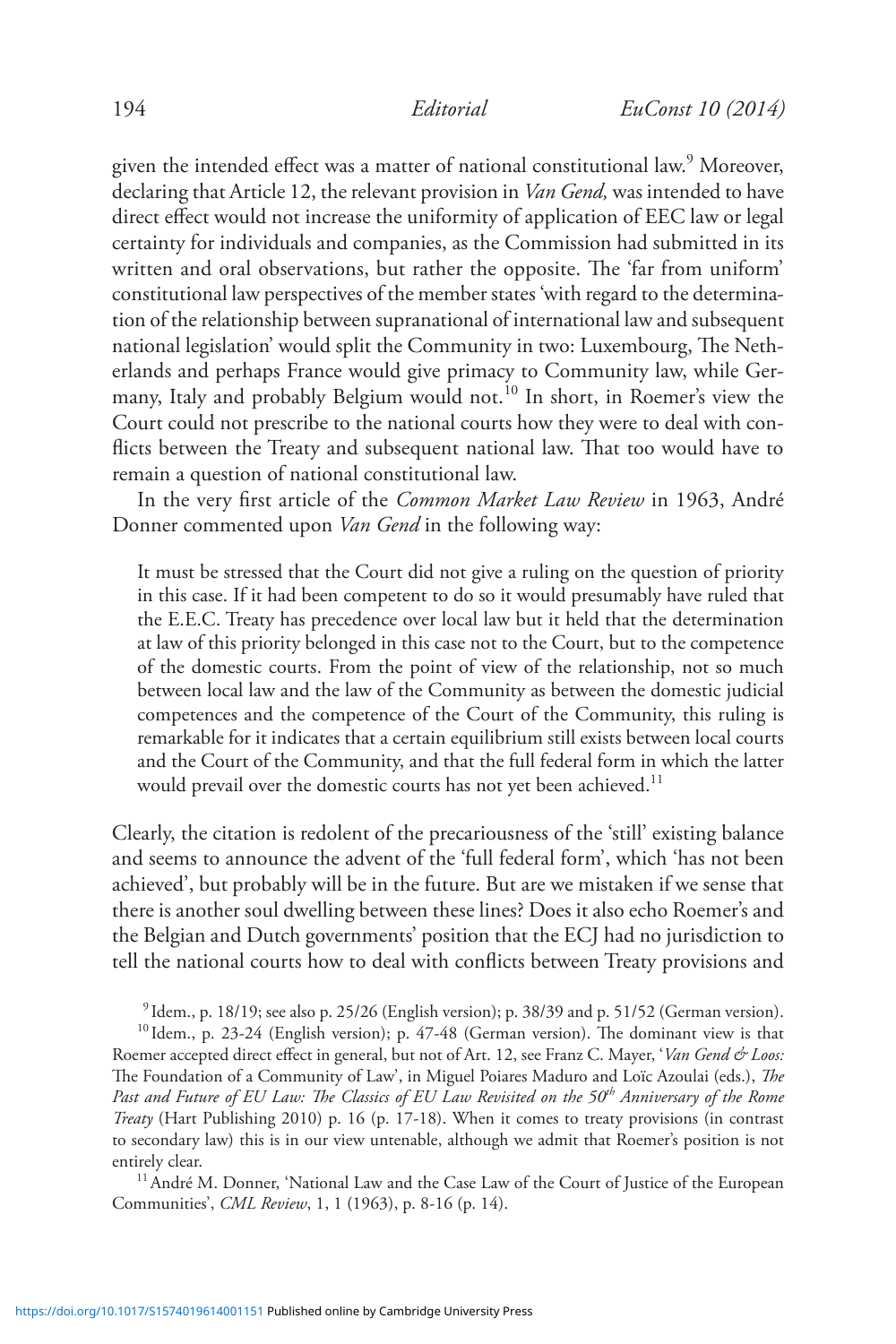national law and that, taking into account *Van Gend*, the *juste-milieu* is that the ECJ decides on the direct effect of provisions of Community law and the national courts on the status of directly effective Community law *vis-à-vis* contrary national law? This is suggested by the intriguing 'If it had been competent to do so' and the reference to 'a certain equilibrium'. But indeed, there are other explanations for these expressions ('in this case' there was no competence to rule on primacy, but in another this might be different) and possibly we read too much into them, owing to our historic knowledge of Donner's individual position in *Van Gend*.

Be that as it may, the question remains of why Donner voted in favour of primacy in *Costa.* That is at least how the story goes: while the votes split in *Van Gend, all* judges voted in favour in *Costa*. 12 What, then, made Donner and more generally the three dissenters rally behind the other four this time? Were they of the opinion that now the ECJ had crossed the Rubicon by declaring Community law directly effective, they should complete the march to Rome to proclaim its primacy? Did they think that primacy was the logical or automatic follow up or consequence of direct effect? Or did they come round in the end to embracing the constitutional reading of the EEC Treaty? That does not seem likely; at least it does not for Donner, who never bought the constitutional reading of the Treaty and even downplayed it in his later writings:

people tend to assimilate the Treaties with national constitutions and to consider them as a sort of Community constitution. (…) Personally, as a former constitutional lawyer, I have some doubts about the justice of this assimilation. (…) To use an old-fashioned term: a real constitution puts limits on sovereign, that is in principle unlimited, powers (...) The Treaties go no farther yet than the conferring of limited powers  $(...)$ .<sup>13</sup>

Another possible explanation for the (alleged) unanimity is that the *Costa* v. *ENEL* decision of the Italian constitutional court convinced the dissenters of the 'practical' need of direct effect and primacy to prevent the Treaty and the internal market from being nipped in the bud. But did they previously believe, then, that the split of the Community in two envisaged by Roemer in his Opinion on *Van Gend* was

 $12$ Thanks to Morten Rasmussen for providing this hearsay knowledge.

<sup>&</sup>lt;sup>13</sup> A.M. Donner, 'The Constitutional Powers of the Court of Justice of the European Communities', *CML Review* (1974) p. 127 (p. 129). Allow us to add a personal anecdote. In what will have been the late eighties of the last century, one of us phoned Donner to invite him for a lecture on *Costa* for students. Donner gently declined ('I am really too old'), but we talked for a while and he regretted that 'we' (= the Court) had used the word 'sovereignty' in *Costa*: 'That has only caused misunderstandings and trouble.' NB: the word sovereignty is only used in the Dutch (and in the not-authentic English) version of the judgment, not in the French, German, and Italian versions, which speak of 'sovereign rights'.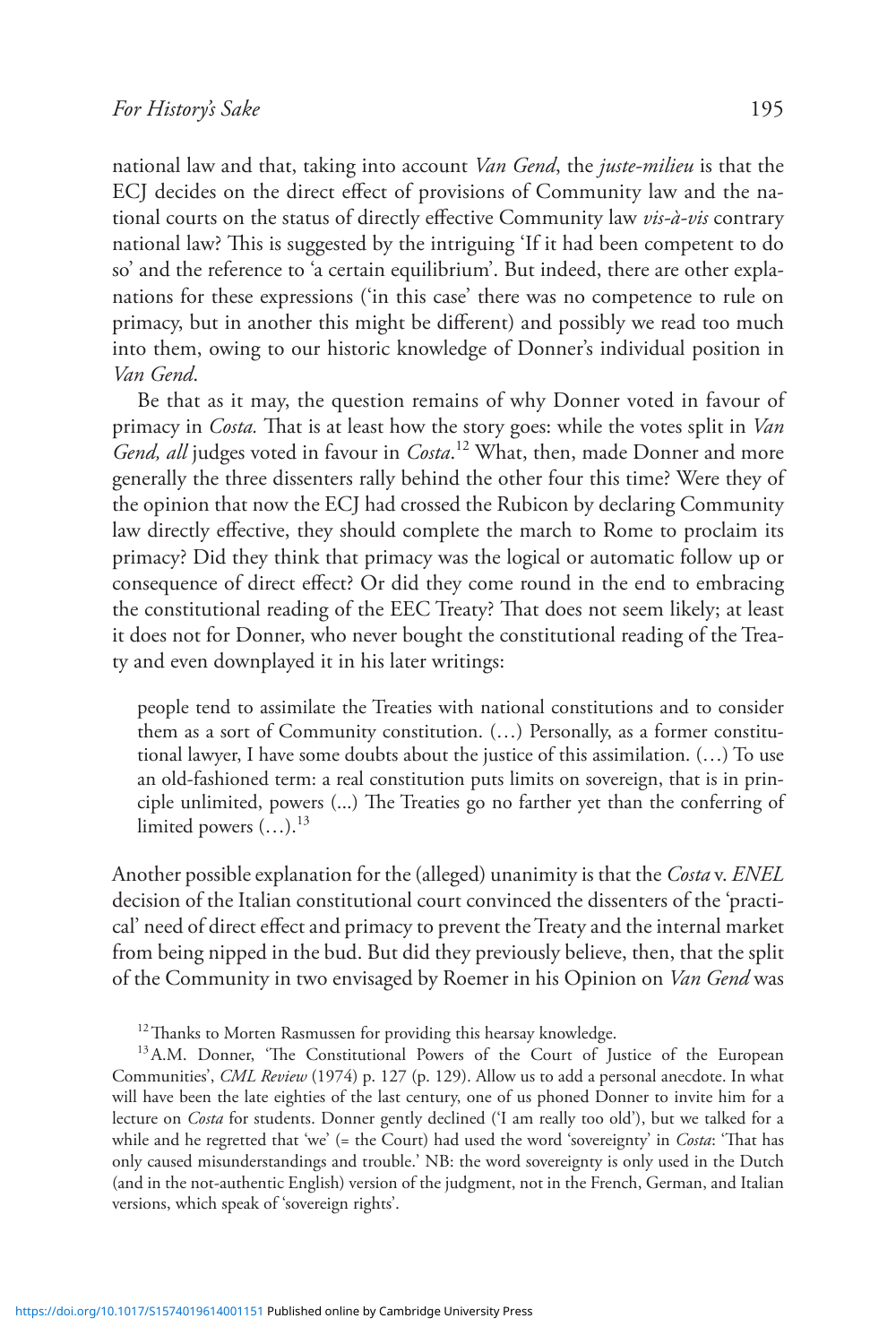merely a theoretical possibility? Yet another possibility is that actually no voting took place at all: that the dissenters simply surrendered beforehand because they knew that their resistance would be to no avail. At least as far as Donner is concerned, the latter theory is perhaps the one that somehow fits best with the citation we discussed previously.

\*\*\*

We will probably never know what really happened in the deliberations on *Costa*, unless of course the case-law archives of the Court of Justice can help us reconstruct the past and these archives open up. But will they ever? We have no indication of that. We know that these case-law archives exist: Regulation 354/83, amended by Regulation 1700/2003, obliges the Court to install and maintain them (Article 1). But that is all we know: we do not know, and we are not even allowed to know, what records they contain, and, more importantly, we do not even know *when* we will know that. While the archives of the other institutions become accessible to the public after 30 years, in principle, there is no such rule for the Court (Article  $3(1)(c)$ ). Also on the primary law level, the ECJ seems to be exempted, even though Article 42 of the EU Charter of Fundamental Rights gives EU citizens the right of access to documents of all institutions, without exception,<sup>14</sup> and Article 15(1) TFEU obliges the Court, as any other institution, to conduct its work as openly as possible in 'order to promote good governance and ensure the participation of civil society'. However, Article 15(3) TFEU, a *lex specialis*, only gives a right of access to documents related to the Court's 'administrative tasks',<sup>15</sup> thereby implicitly excluding those related to its 'judicial tasks'. Moreover, Article 35 of the Statute of the Court of Justice of the European Union states that '[t]he deliberations of the Court of Justice shall be and shall remain secret.' So it seems that disclosure of its case-law archives is at the complete discretion of the Court itself, and concerning the deliberations even forbidden. Upon inquiry, it also appears that the Court at this moment is not intending to unbolt the gates of this Garden of Eden for EU historians, who still have to rely on hearsay and more or less accidentally surfacing documents such as Trabucchi's memorandum.

This stands in stark contrast to recent developments in several member states, as a quick survey reveals. Since September 2013, in Germany 'Entwürfe von Urteilen, Beschlüssen und Verfügungen, Arbeiten zu ihrer Vorbereitung und Doku-

<sup>&</sup>lt;sup>14</sup> Art. 42 EU Charter: 'Any citizen of the Union, and any natural or legal person residing or having its registered office in a Member State, has a right of access to documents of the institutions, bodies, offices and agencies of the Union, whatever their medium.'

<sup>&</sup>lt;sup>15</sup> See on this the Decision of the Court of Justice of the European Union of 11 Dec. 2012 concerning public access to documents held by the Court of Justice of the European Union in the exercise of its administrative functions (2013/C 38/02).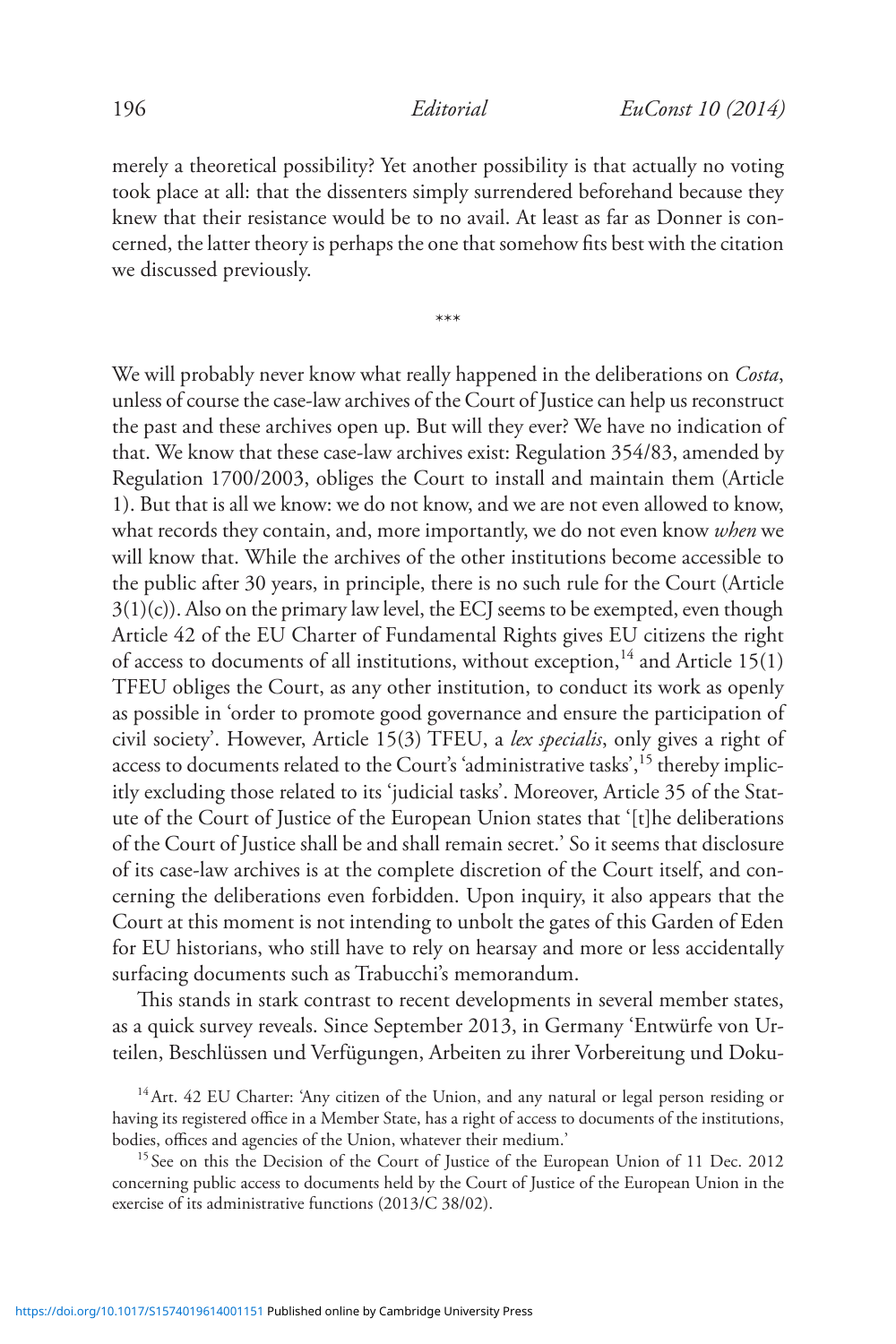mente, die Abstimmungen' concerning judgments of the *Bundesverfassungsgericht* are accessible after a period of sixty years.16 In addition, dissenting or concurring opinions of judges of the German constitutional court occasionally allow us a direct glimpse into the kitchen, as the recent *OMT* judgment testifies.<sup>17</sup> While the members of the *Conseil constitutionnel* in France are not allowed to write individual opinions, since 1 January 2009 the minutes of their deliberations already become accessible after 25 years.18 In the Netherlands, the *Hoge Raad* is legally obliged to disclosure after 75 years, but recently has decided to give full access to its records after 50 years, and under certain conditions even sooner.<sup>19</sup> (Perhaps there are generally no terms regarding the disclosure of their archives for international courts. But that is not the standard against which the Court of Justice wants to be measured, is it?)

A series of publications has recently (once again) pleaded for more openness of the Court of Justice, be it during the proceedings or via the introduction of the possibility of individual opinions by the members of the Court.20 We will not go into those issues here. However, on the occasion of the fiftieth anniversary of *Costa,* we want to make a very modest contribution to the overall discussion. We hereby table the question of whether there can be any justification for the lasting secrecy of the ECJ's case-law archives, including the deliberations, after – let us say – fifty years. Our premise is the adage of one of our colleagues that law is a form of history: indeed, it is man-made, for better and worse. If we ourselves do not have the right, then at least our posterity has the right to know how and why our public authorities made their decisions. In an open society this is no different for courts, unless it can be justified, and then only as long as it can be justified (we cannot believe that someone is willing to defend that the archives should remain closed or the deliberations secret *forever*).<sup>21</sup> A reasonable interpretation of Article

16Art. 35b(5) of the *Bundesverfassungsgerichtsgesetz*. Thanks to Mattias Wendel for bringing this to our attention. 17 See, on that judgment, Mattias Wendel in this issue of *EuConst*.

18Art. 58 *Ordonnance organique* of 7 Nov. 1958 *portant loi organique sur le Conseil constitutionnel,* as amended by *loi organique* 2008-695 of 15 July 2008 *relative aux archives du Conseil constitutionnel*, jo. Art. L 213-2 *Code du patrimoine*. However, there are different periods for other courts.

<sup>19</sup> Information provided by the registrar of the *Hoge Raad* to one of the authors; the decision has not yet been put into writing.

<sup>20</sup> See for instance Hjalte Rasmussen and Louise Nan Rasmussen, 'Comment on Katalin Kelemen – Activist EU Court "Feeds" on the Existing Ban on Dissenting Opinions: Lifting the Ban Is Likely to Improve the Quality of EU Judgments', *German Law Journal* (2013) p. 1374; Vesna Naglič, 'National Practices with Regard to the Accessibility of Court Documents', study for the European Parliament, <www.europarl.europa.eu/document/activities/cont/201304/20130423AT T64965/20130423ATT64965EN.pdf> (2013); Alberto Alemanno and Oana Stefan, 'Openness at the Court of Justice of the European Union: Toppling a Taboo', *CML Review* (2014) p. 97.<br><sup>21</sup>The principle that the secrecy should one time be lifted is implicitly reflected in Regulation

354/83: what is the use of obliging the ECJ to keep archives if they are not meant to be opened ever?